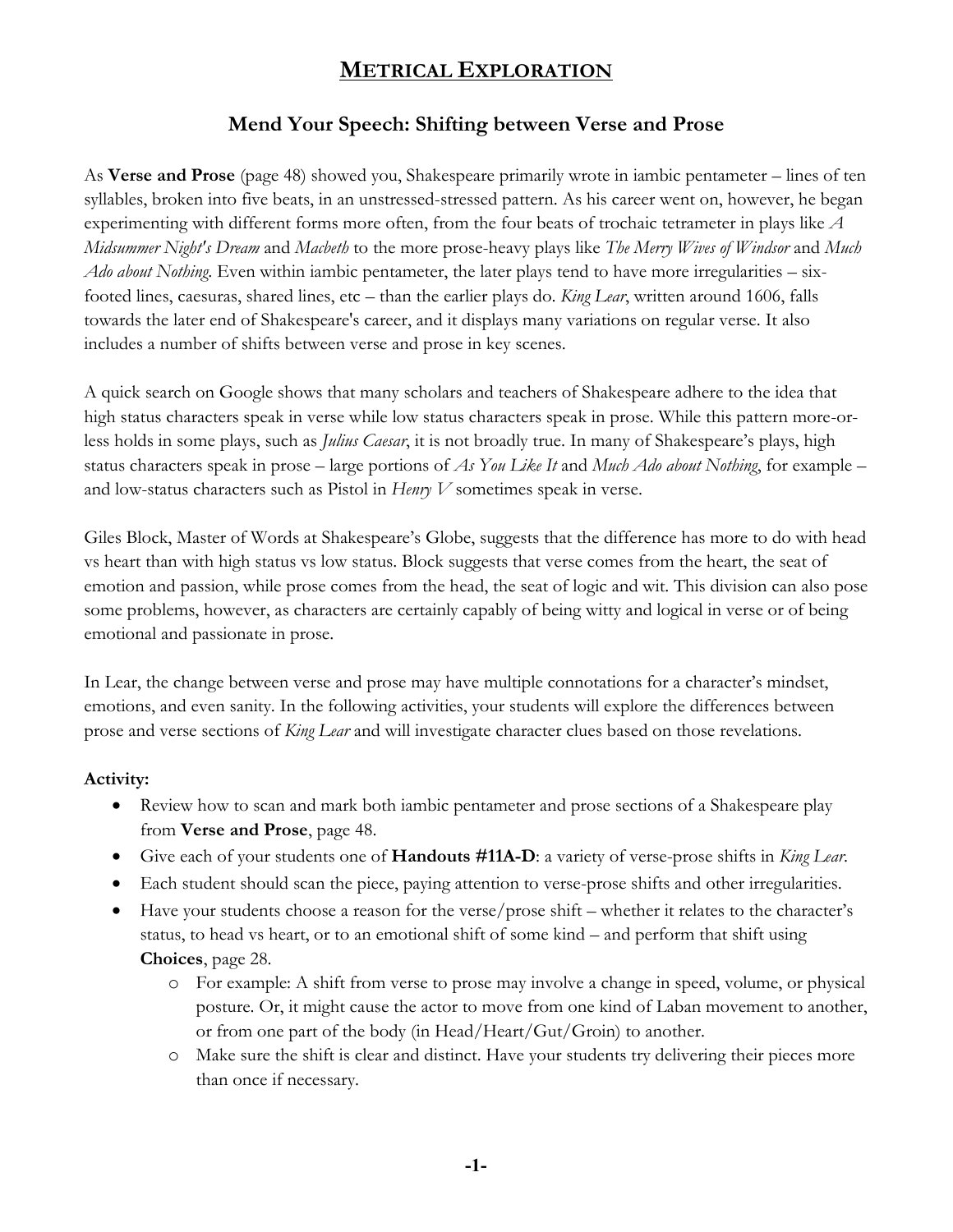- o Instruct your students to pay careful attention to classmates who are working with the same text as they are. Ask them to see if they can identify how their co-characters chose to key the verse-prose shift.
- o You, a teaching aide, or another student may stand in to read the conversation partner in each passage.
- Discuss:
	- o How easy was it to tell when each actor moved from verse to prose? Whose choices were the biggest? Whose were the subtlest?
	- o For students working with the same text: Did they all make similar choices? What was different? Whose choices ended up telling different stories?
	- o There is also the possibility that some of these verse-prose shifts were the result not of authorial intent or any acting reason, but because of errors in the print shop. Since printers set multiple pages at the same time, if they found themselves running short on space, they might put verse lines together to look like prose, or if they had too much space, they might break up them up, causing them to look like verse. Do your students have any lines they think might have been affected in that way?
		- You may wish to examine the facsimiles of the quarto and folio (see **Textual Variants**, page 88) to further explore this possibility.

### **Creative Writing Prompt:**

Have your students choose a 10-20 line section of verse and turn it into prose, and a 10-20 line section of prose and turn it into verse. They should not simply add or delete line breaks; rather, encourage them to consider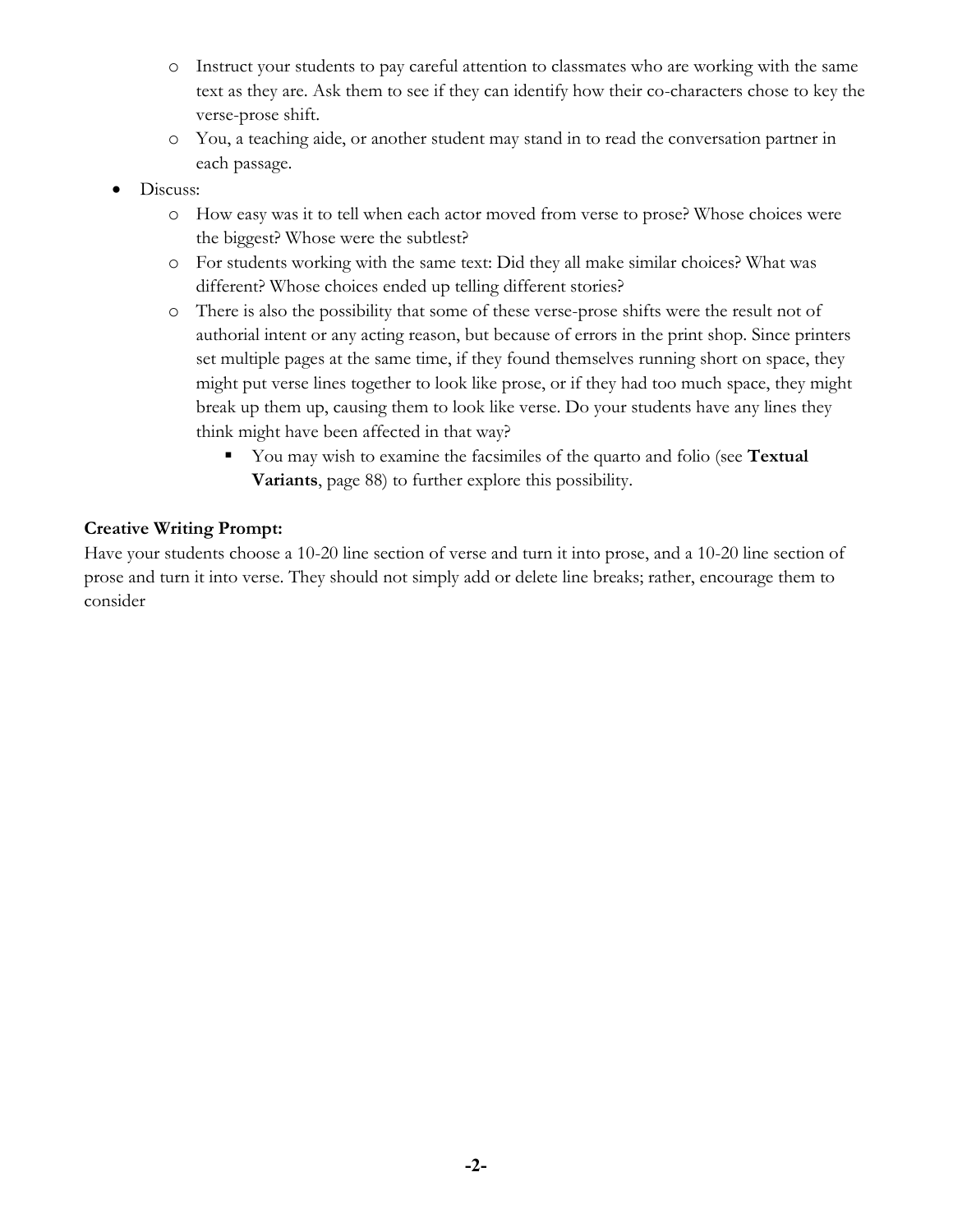#### **Handout #11A – EDMUND, 1.2** EDMUND

Thou, nature, art my goddess; to thy law My services are bound. Wherefore should I Stand in the plague of custom, and permit The curiosity of nations to deprive me, For that I am some twelve or fourteen moon-shines Lag of a brother? Why bastard? wherefore base? When my dimensions are as well compact, My mind as generous, and my shape as true, As honest madam's issue? Why brand they us With base? with baseness, bastardy? base, base? 10 Who, in the lusty stealth of nature, take More composition and fierce quality Than doth, within a dull, stale, tired bed, Go to the creating a whole tribe of fops, Got 'tween asleep and wake? Well, then, 15 Legitimate Edgar, I must have your land: Our father's love is to the bastard Edmund As to the legitimate: fine word: legitimate. Well, my legitimate, if this letter speed, And my invention thrive, Edmund the base 20 Shall top the legitimate. I grow; I prosper: Now, gods, stand up for bastards. *Enter GLOUCESTER* **GLOUCESTER** 

Kent banish'd thus? and France in choler parted? And the king gone to-night? Prescribed his power, Confined to exhibition? All this done 25 Upon the gad? Edmund, how now? what news?

EDMUND

So please your lordship, none.

**GLOUCESTER** Why so earnestly seek you to put up that letter?

EDMUND

I know no news, my lord.

GLOUCESTER What paper were you reading? 30

EDMUND

Nothing, my lord.

GLOUCESTER No? What needed, then, that terrible dispatch of it into your pocket? the quality of nothing hath not such need to hide itself. Let's see: come, if it be nothing, I shall not need spectacles. 35

#### EDMUND

I beseech you, sir, pardon me: it is a letter from my

brother, that I have not all o'er-read; and for so

much as I have perused, I find it not fit for your

o'er-looking.

GLOUCESTER Give me the letter, sir. 40

#### EDMUND

I shall offend, either to detain or give it. The contents, as in part I understand them, are to blame.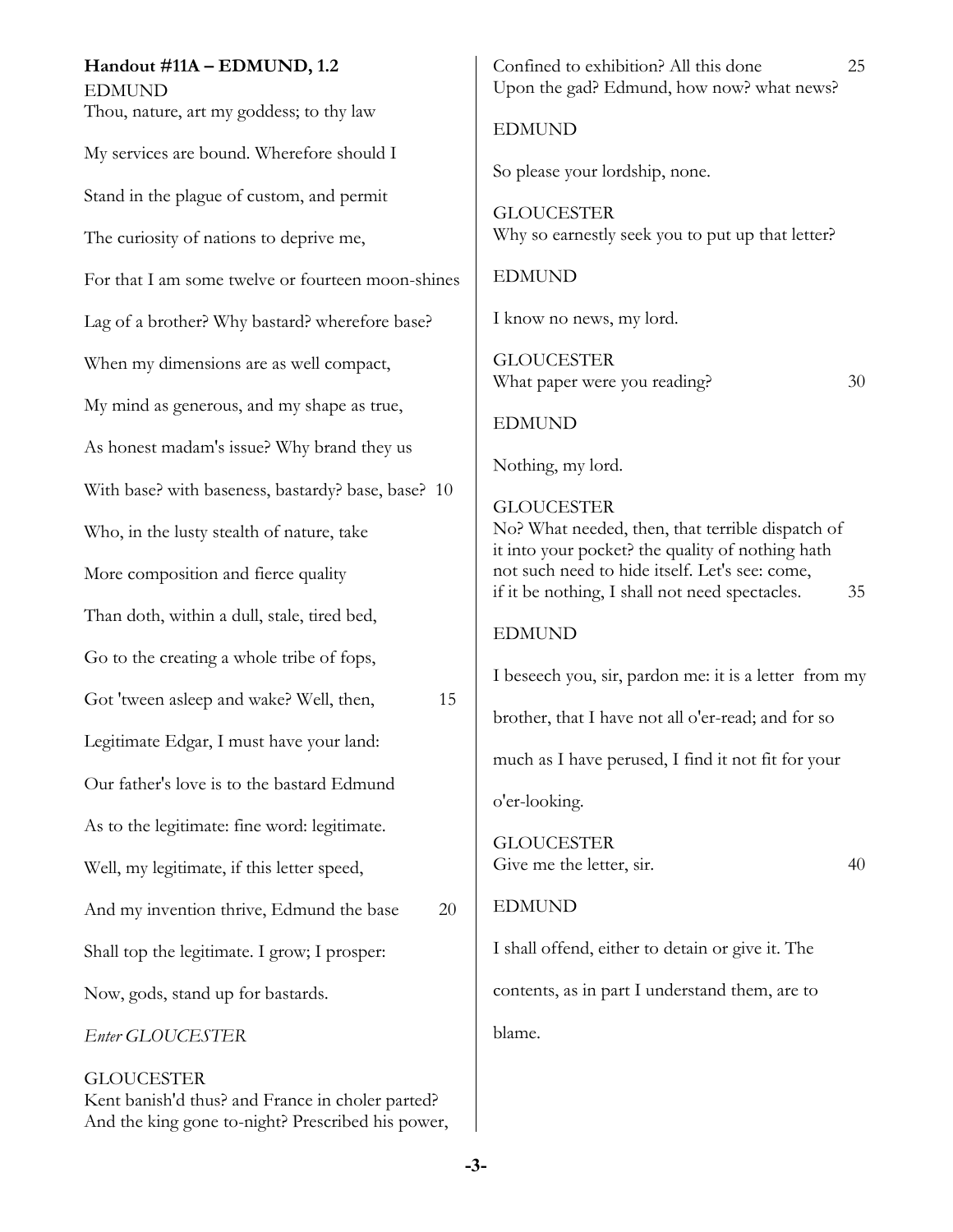#### **Handout #11B – KENT, 2.2**  KENT

What a brazen-faced varlet art thou, to deny thou knowest me? Is it two days ago since I tripped up thy heels, and beat thee before the king? Draw, you rogue: for, though it be night, yet the moon shines; I'll make a sop o' the moonshine of you: draw, 5 you whoreson cullionly barber-monger, draw. *[...]*

OSWALD Help, ho, murder, murder. *[...]*

CORNWALL Keep peace, upon your lives: He dies that strikes again. What is the matter? What is your difference? speak.

OSWALD I am scarce in breath, my lord.

#### KENT

No marvel, you have so bestirred your valour. 10

You cowardly rascal, nature disclaims in thee: a

tailor made thee.

CORNWALL Thou art a strange fellow: a tailor make a man?

**KENT** 

Ay, a tailor, sir: a stone-cutter or painter could

not have made him so ill, though he had been 15

but two hours at the trade.

CORNWALL Peace, sirrah, You beastly knave, know you no reverence?

KENT

Yes, sir; but anger hath a privilege.

#### KENT

**-4-**

That such a slave as this should wear a sword, Who wears no honesty. Such smiling rogues as these, Like rats, oft bite the holy cords a-twain Which are too intrinse t' unloose; smooth every passion That in the natures of their lords rebel; 25 Bring oil to fire, snow to their colder moods; Renege, affirm, and turn their halcyon beaks With every gale and vary of their masters, Knowing nought, like dogs, but following. A plague upon your epileptic visage; 30 Smile you my speeches, as I were a fool? Goose, if I had you upon Sarum plain, I'ld drive ye cackling home to Camelot. **CORNWALL** Why, art thou mad, old fellow? GLOUCESTER How fell you out? say that. **KENT** No contraries hold more antipathy 35 Than I and such a knave. **CORNWALL** Why dost thou call him a knave? What's his offence? **KENT** His countenance likes me not.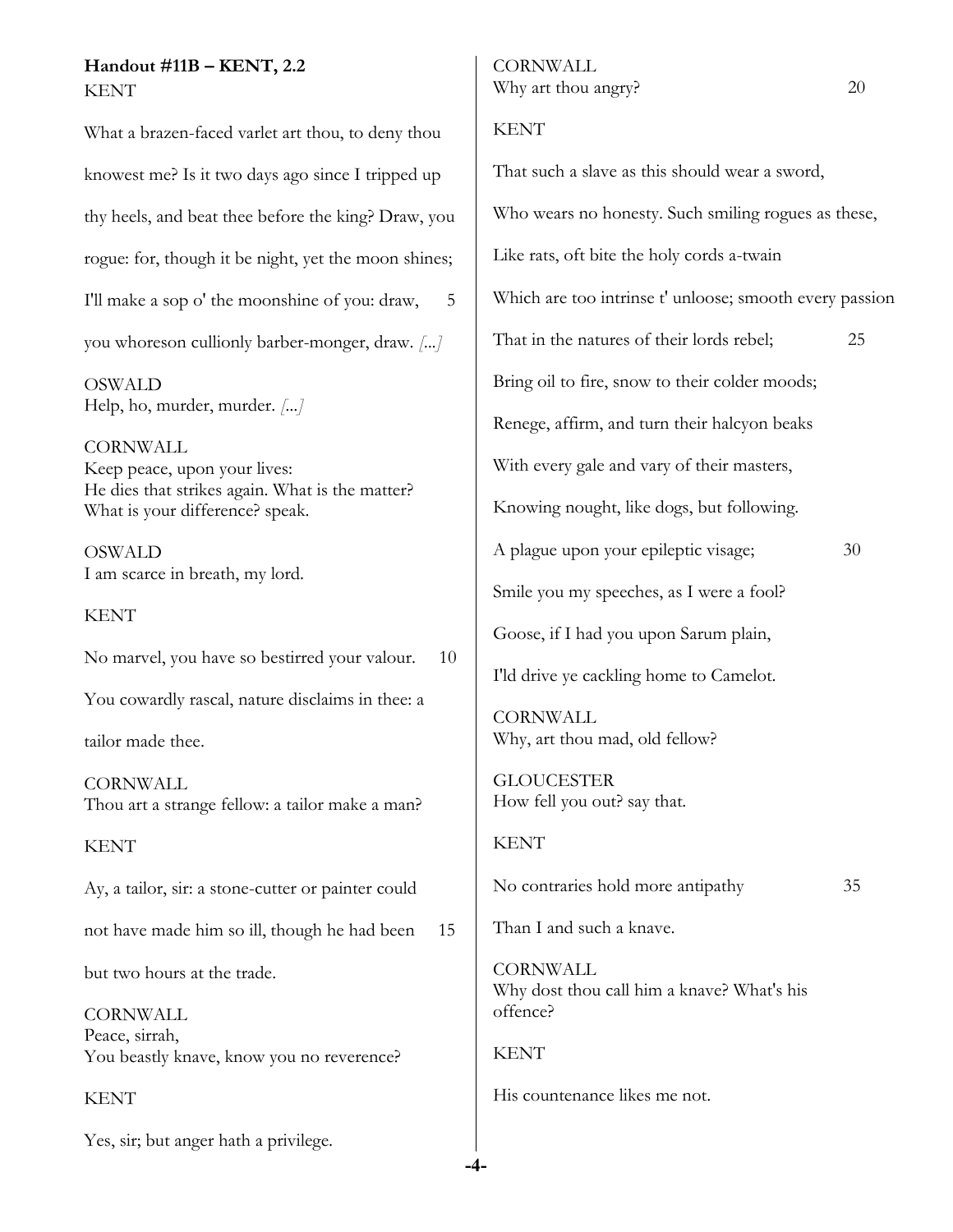#### **Handout #11C – LEAR, 3.6** KING LEAR

It shall be done; I will arraign them straight.

Come, sit thou here, most learned justicer;

Thou, sapient sir, sit here. Now, you she foxes-- *[...]*

KENT

How do you, sir? Stand you not so amazed: Will you lie down and rest upon the cushions? 5

### KING LEAR

I'll see their trial first. Bring in the evidence.

Thou robed man of justice, take thy place;

And thou, his yoke-fellow of equity,

Bench by his side: you are o' the commission,

Sit you too.

| EDGAR                                    |    |
|------------------------------------------|----|
| Let us deal justly.                      | 10 |
| Sleepest or wakest thou, jolly shepherd? |    |
| Thy sheep be in the corn;                |    |
| And for one blast of thy minikin mouth,  |    |
| Thy sheep shall take no harm.            |    |
| Pur! the cat is gray.                    | 15 |

### KING LEAR

Arraign her first; 'tis Goneril. I here take my oath

before this honourable assembly, she kicked the

poor king her father.

FOOL Come hither, mistress. Is your name Goneril?

#### KING LEAR

She cannot deny it. 20

FOOL Cry you mercy, I took you for a joint-stool.

#### KING LEAR

And here's another, whose warp'd looks proclaim

What store her heart is made on. Stop her there,

Arms, arms, sword, fire, corruption in the place,

False justicer, why hast thou let her 'scape? 25

**KENT** O pity sir, where is the patience now, That thou so oft have boasted to retain? *[...]*

KING LEAR

The little dogs and all, Tray, Blanch,

and Sweet-heart, see, they bark at me.

#### EDGAR

Tom will throw his head at them. Avaunt,  $30$ you curs. *[...]* Tom will make them weep and wail: For, with throwing thus my head, dogs leap the hatch, and all are fled, loudla doodla, come, march to wakes and fairs and market-towns. Poor Tom, thy horn is dry. 35

#### KING LEAR

Then let them anatomize Regan; see what breeds about her heart. Is there any cause in nature that makes these hard hearts? You, sir, I entertain for one of my hundred; only I do not like the fashion of your garments: you will say they are Persian 40 attire: but let them be changed. **KENT** Now, good my lord, lie here and rest awhile.

#### KING LEAR

Make no noise, make no noise; draw the curtains:

so, so, so. We'll go to supper i' he morning.

**-5-**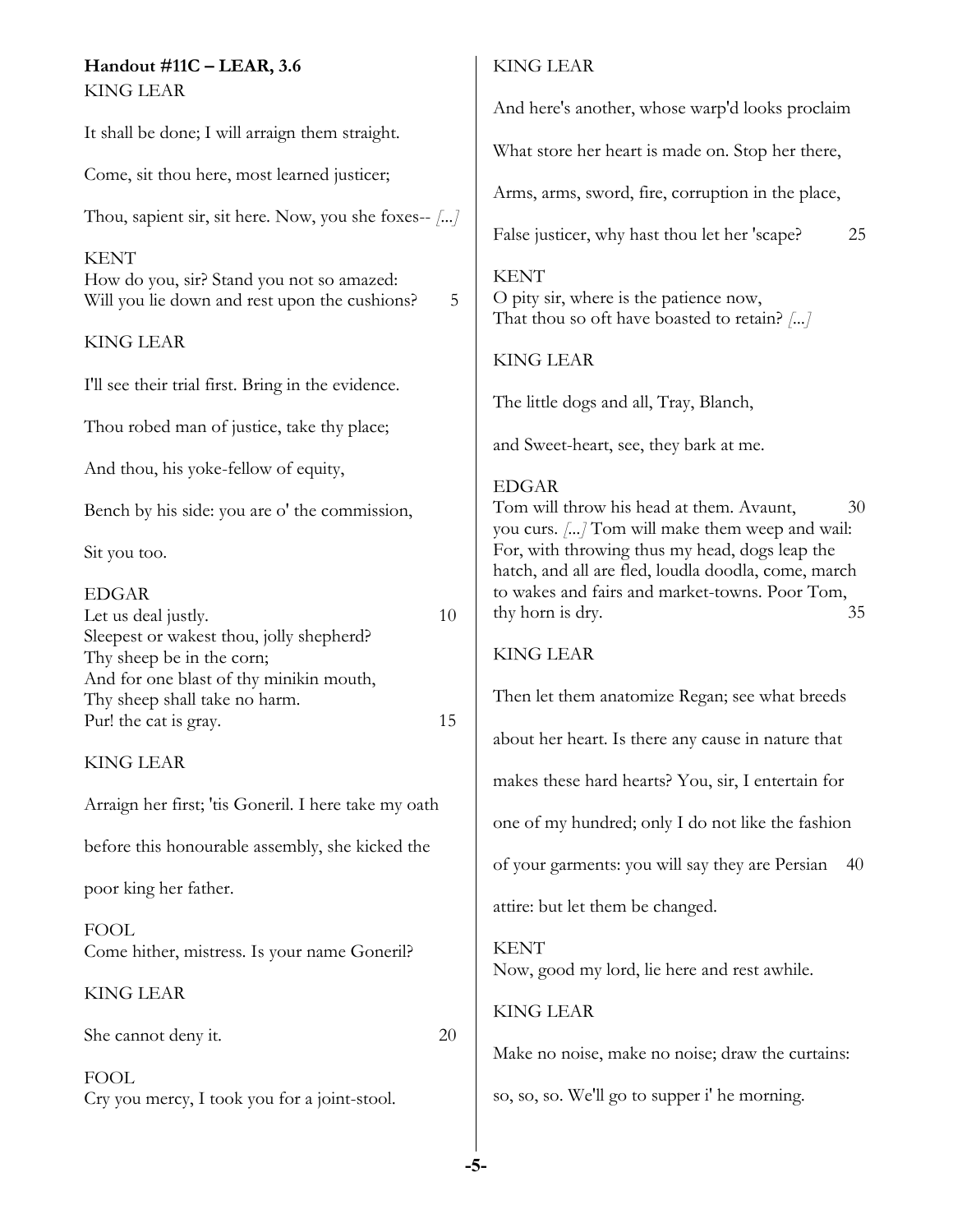#### **Handout #11D – LEAR, 4.6** KING LEAR

Nature's above art in that respect. There's your press-money. That fellow handles his bow like a crow-keeper: draw me a clothier's yard. Look, look, a mouse: Peace, peace; this piece of toasted cheese will do 't. There's my gauntlet; I'll prove 5 it on a giant. Bring up the brown bills. O, well flown, bird: i' the clout, i' the clout: hewgh.

Give the word.  $\left| \ldots \right|$ 

**GLOUCESTER** 

I know that voice.

#### KING LEAR

Ha! Goneril, with a white beard? They flattered 10 me like a dog; and told me I had white hairs in my beard ere the black ones were there. To say 'ay' and 'no' to every thing that I said--'Ay' and 'no' too was no good divinity. When the rain came to wet me once, and the wind to make me chatter; when 15 the thunder would not peace at my bidding; there I found 'em, there I smelt 'em out. Go to, they are not men o' their words: they told me I was every thing; 'tis a lie, I am not ague-proof.

#### GLOUCESTER The trick of that voice I do well remember: 20 Is 't not the king?

KING LEAR

Ay, every inch a king:

When I do stare, see how the subject quakes. I pardon that man's life. What was thy cause? Adultery? 25 Thou shalt not die: die for adultery? No: The wren goes to 't, and the small gilded fly Does lecher in my sight. Let copulation thrive; for Gloucester's bastard son Was kinder to his father than my daughters 30 Got 'tween the lawful sheets. To 't, luxury, pell-mell, for I lack soldiers. *[...]* There's hell, there's darkness, there's the sulphurous pit, burning, scalding, stench, consumption; fie, fie, fie; pah, pah; Give me an ounce of civet, good 35 apothecary, to sweeten my imagination: there's money for thee. GLOUCESTER O, let me kiss that hand! KING LEAR Let me wipe it first; it smells of mortality.

GLOUCESTER O ruin'd piece of nature, This great world 40 Shall so wear out to nought. Dost thou know me?

#### KING LEAR

I remember thine eyes well enough. Dost thou squiny at me? No, do thy worst, blind Cupid; I'll not love. Read thou this challenge; mark but the penning of it. 45

**-6-**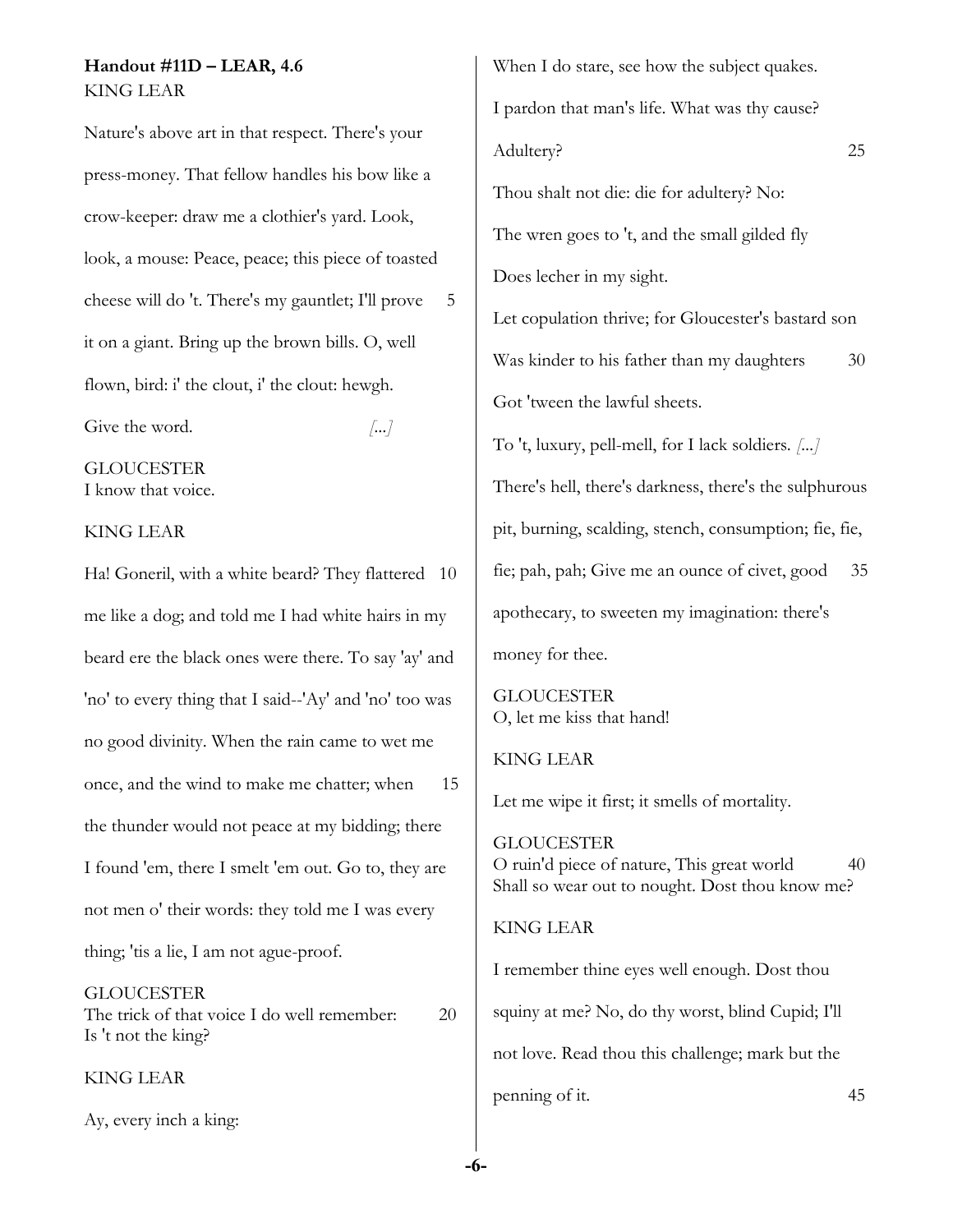#### **Teacher's Guide – Verse and Prose**

#### **STOP EDMUND, 1.2** EDMUND  **' ' ˘ ' ˘ ' ˘ ' ˘ '** Thou, na|ture, art | my god|dess; || to | thy law **˘ ' ˘ ' ˘ ' ' ˘ ˘ '** My ser|vices | are bound. || Wherefore | should I  **' ˘ ˘ ' ˘ ' ˘ ' ˘ '** Stand in | the plague | of cus|tom, and | permit **˘ ' ' ˘ ˘ ' ˘ ' ˘ ' ˘** The cur  $\lfloor N N \rfloor$  of na|tions to | deprive me, **˘ ' ˘ ' ˘ ' ˘ ' ˘ ' ˘** For that | I am | some twelve | or four | teen moon-shines  **' ˘ ˘ ' ˘ ' ˘ ' ˘ ' ˘ '** Lag of | a broth|er?  $\bigcup$  Why bas|tard? || where|fore base?  $\mathbf{y} = \mathbf{y} \cdot \mathbf{y} + \mathbf{y} \cdot \mathbf{y} + \mathbf{y} \cdot \mathbf{y} + \mathbf{y} \cdot \mathbf{y} + \mathbf{y} \cdot \mathbf{y} + \mathbf{y} \cdot \mathbf{y} + \mathbf{y} \cdot \mathbf{y} + \mathbf{y} \cdot \mathbf{y} + \mathbf{y} \cdot \mathbf{y} + \mathbf{y} \cdot \mathbf{y} + \mathbf{y} \cdot \mathbf{y} + \mathbf{y} \cdot \mathbf{y} + \mathbf{y} \cdot \mathbf{y} + \mathbf{y} \cdot \mathbf{y} + \mathbf$  $\sqrt{2}$ When my  $\sqrt{\frac{1}{\cdot}} \cdot \frac{1}{\cdot}$  as well  $\int$  compact, **˘ ' ˘ ' ˘ ' ˘ ' ˘ '** My mind | as gen|erous, and | my shape | as true, **˘ ' ˘ ' ˘ ' ˘ ' ˘ ' ˘ '** As hon|est mad|am's iss|ue? || Why brand | they us **˘ ' ˘ ' ˘ ' ˘ ' ˘ '** With base? | with base | ness, bas | tardy? | | base, base? 10 **˘ ' ˘ ' ˘ ' ˘ ' ˘ '** Who, in  $\vert$  the lust  $\vert y$  stealth  $\vert$  of na  $\vert$  ture, take- **˘ ' ˘ ' ˘ ˘ ' ' ˘ '** More comp | osit | ion and | fierce qual | ity **˘ ' ˘ ' ˘ ' ' ' ˘ '** Than doth,  $|$  within  $|$  a dull,  $|$  stale, ti $|$  red bed,  $-$  **˘ ' ˘ ' ˘ ˘ ' ' ˘ '** Go to  $\vert$  the crea  $\vert$  ting a  $\vert$  whole tribe  $\vert$  of fops, **˘ ' ˘ ' ˘ ' ˘ '** Got 'tween | asleep | and wake? | | Well, then, 15 **˘ ' ˘ ' ˘ ' ˘ ' ˘ '** Legit|imate Ed|gar, I | must have | your land: **˘ ' ˘ ' ˘ ' ˘ ' ˘ ' ˘** Our fath|er's love | is to | the bas|tard Edmund **˘ ' ˘ ' ˘ ' ˘ ' ˘ ' ˘ '** As to | the legit|imate: || fine word: || legit|imate. **˘ ' ˘ ' ˘ ' ˘ ' ˘ '** Well, my  $|$  legit  $|$  imate, if  $|$  this let  $|$  ter speed, **˘ ' ˘ ' ˘ ' ' ˘ ˘ '** And my  $|$  invent $|$  tion thrive,  $|$  Edmund  $|$  the base 20 **˘ ' ˘ ' ˘ ' ˘ ' ˘ ' ˘** Shall top | the legit|imate. || I grow; | I prosper: **˘ ' ' ' ˘ ' ˘** Now, gods, | stand up | for bastards. *Enter GLOUCESTER*

Could this line open with a regular iamb? Could it end with a pyrrhic-spondee combination? Try it a few different ways.

**STOP** Notice the strange double elision in this line, turning "cur-ee-ah-si-tee" into "cur-yawstee". Is there another way to scan this line without those elisions?

**STOP** This caesura seems to take the place of a stressed beat. Is there another option?

**STOP** How does this stressed pronoun help to underscore Edmund's point?

**STOP** Could this final foot be a spondee?

STOP Could the first foot of this line be a trochee? How does it change the focus of the line if the stress is on "who" instead of on "in"?

The rhythm of this line is stress-heavy. Considering Edmund is talking about a marriage bed being dull and boring, what could an actor do with those stresses?

**STOP**<br>Several of Edgar's lines have mid-line trochees or pyrrhic-spondee combinations. What might these frequent irregularities indicate about his emotional state?

**STOP** This line is one foot short. Should an actor use that caesura to pause?

**STOP**<br>This is the only time that Edmund pronounces all four syllables without slurring the word together with another. What kind of an acting clue might that provide? Also: Could the preceding "fine word" be a spondee?

If you *don't* elide "legitimate" into "legit'mate", the stress might fall on the "I"s instead of or in addition to the verbs. Try saying the line this way. What do you gain? What do you lose?

**-7-**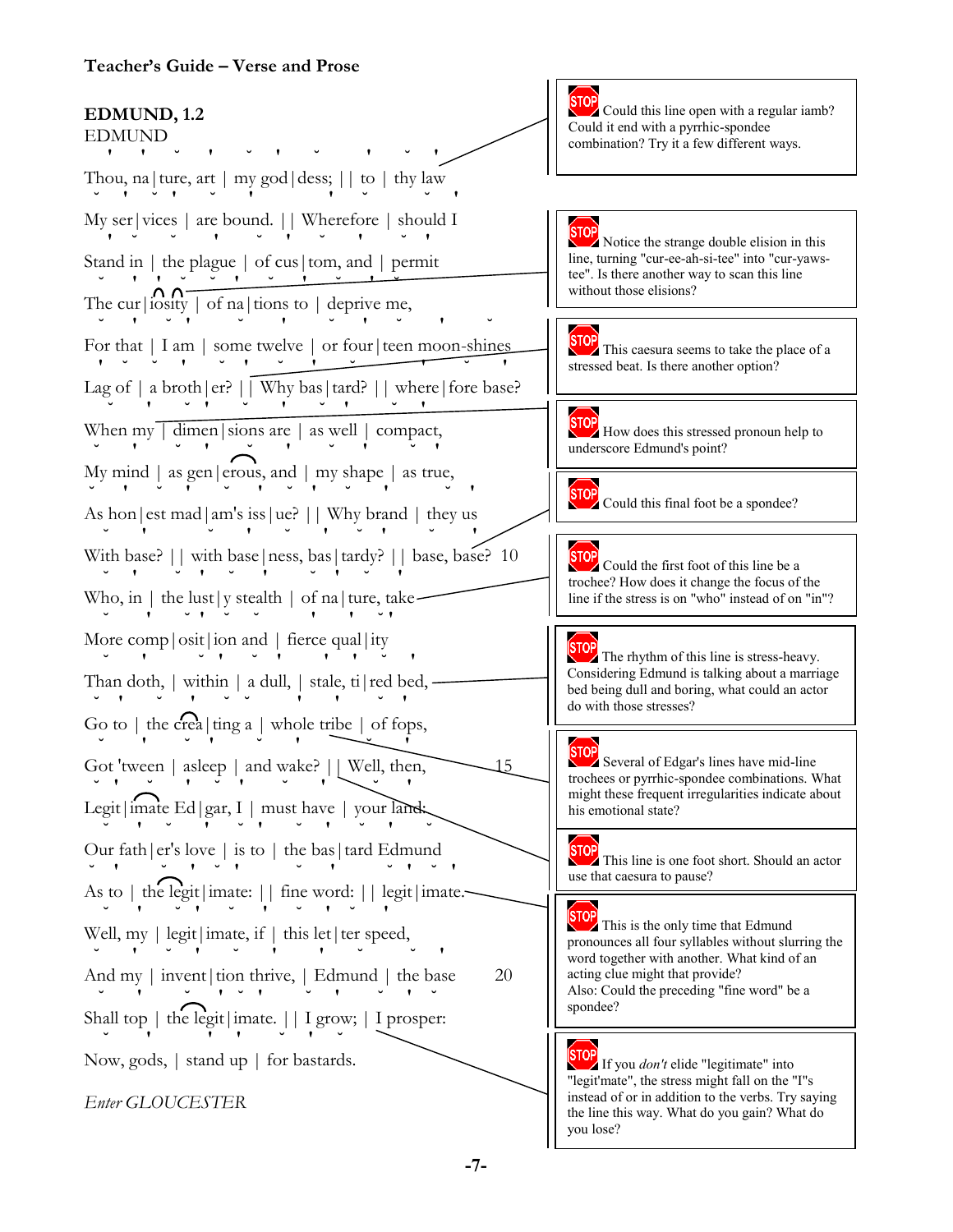#### GLOUCESTER

Kent banish'd thus? and France in choler parted? And the king gone to-night? Prescribed his power, Confined to exhibition? All this done 25 Upon the gad? Edmund, how now? what news?

#### EDMUND

So please your lordship, mone.

GLOUCESTER Why so earnestly seek you to put up that letter?

#### EDMUND

I know no news, my lord.

GLOUCESTER What paper were you reading? 30

EDMUND

Nothing, my lord.

#### GLOUCESTER

No? What needed, then, that terrible dispatch of it into your pocket? the quality of nothing hath not such need to hide itself. Let's see: come, if it be nothing, I shall not need spectacles. 35

EDMUND

I beseech you, fir, pardon me: it is a letter from my

brother, that I have not all  $o'$ er-read; and for so

much as I have perused, I find it not fit for your

o'er-looking.

**GLOUCESTER** Give me the letter, sir. 40

EDMUND

I shall offend, jither to detain or give it. The

contents, as in part I understand them, are to

blame.



Could this line still be in verse? Gloucester seems to switch to prose in the next line. Is he following Edmund's lead, or leading Edmund to prose?

STOP

Notice how often Edmund includes parenthetical terms of address in his statements to his father.

**STOP** Discuss: Why might Edmund speak verse to the audience and prose to his father? Does he respect the audience more? Is it an attempt to be informal and "friendly" with his father (even though he addresses him as "my lord")? Is it because we get his inner truth (from the heart) in the verse and his scheming mind (from the head) in the prose? Explore different possibilities.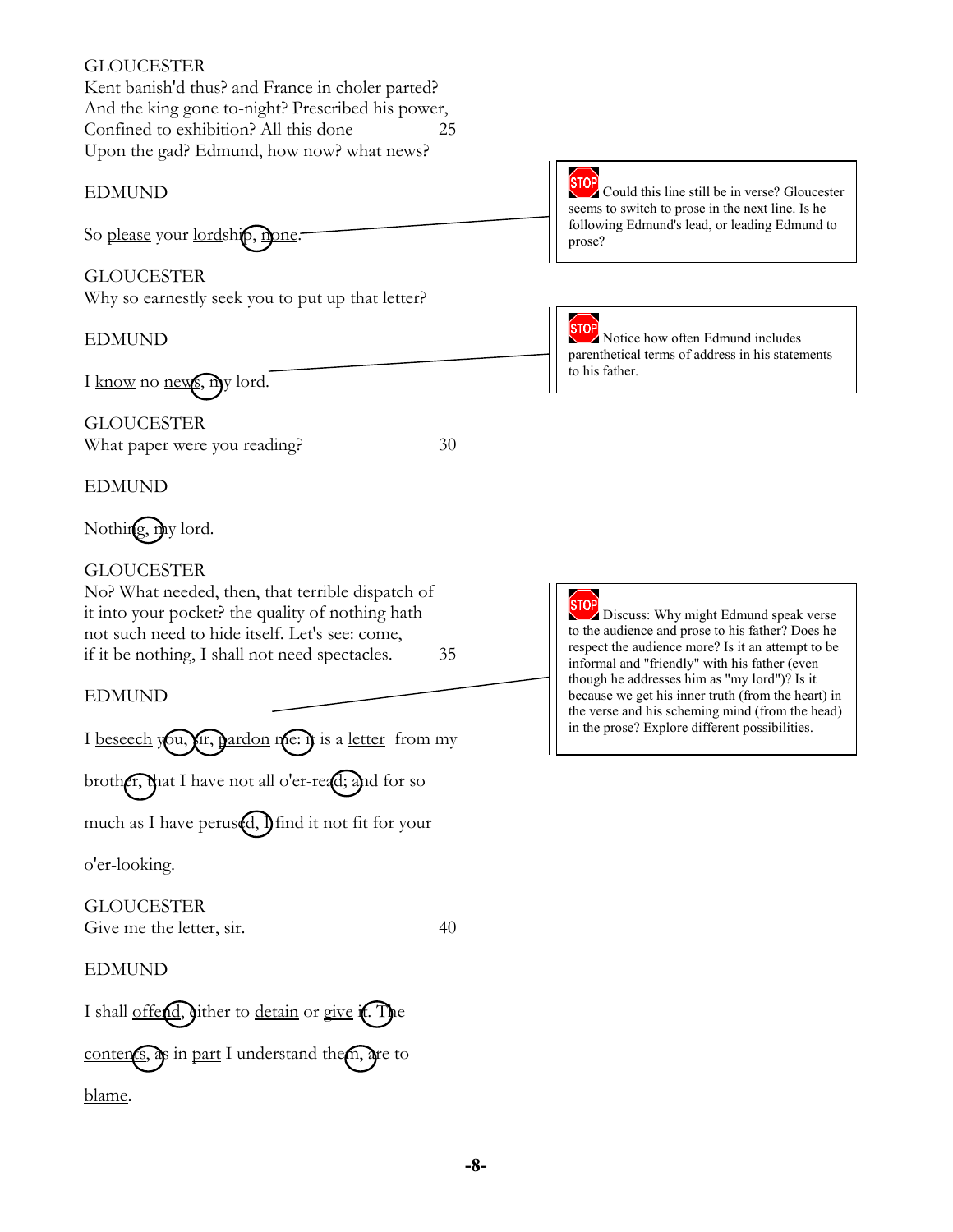### **KENT, 2.2**  KENT

| KENT                                                                                                                                  |                                                                                                                                                    |  |
|---------------------------------------------------------------------------------------------------------------------------------------|----------------------------------------------------------------------------------------------------------------------------------------------------|--|
| What a <u>brazen</u> -faced <u>varlet</u> art thou, to deny thou                                                                      | STOP <sup></sup><br>Notice how Kent's questions go<br>unanswered. Why? Does Oswald refuse to<br>answer them? Is he prevented from doing so by      |  |
| knowest me? J it two days ago since I tripped up                                                                                      | Kent's actions?                                                                                                                                    |  |
| thy <u>heels</u> , and <u>beat</u> thee before the king? Draw, you                                                                    |                                                                                                                                                    |  |
| rogue: for, though it be night, yet the moon shines;                                                                                  | <b>STOP</b><br><b>EXAMPLE 2</b> Rhetoric (see page $61$ ) is often helpful for<br>finding rhythm in prose. What sort of hook do                    |  |
| I'll make a sop o' the moonshine of you: draw,<br>5                                                                                   | Kent's repeated "draw"s give an actor?                                                                                                             |  |
| you whoreson cullionly barber-monger, draw. []                                                                                        |                                                                                                                                                    |  |
| <b>OSWALD</b><br>Help, ho, murder, murder. []                                                                                         |                                                                                                                                                    |  |
| <b>CORNWALL</b><br>Keep peace, upon your lives:<br>He dies that strikes again. What is the matter?<br>What is your difference? speak. |                                                                                                                                                    |  |
| <b>OSWALD</b><br>I am scarce in breath, my lord.                                                                                      |                                                                                                                                                    |  |
| <b>KENT</b>                                                                                                                           |                                                                                                                                                    |  |
|                                                                                                                                       |                                                                                                                                                    |  |
| No marvel, you have so bestirred your valour.<br>10                                                                                   | <b>STOP</b><br>Kent also often breaks his speech with<br>parenthetical terms of address, but in a quite<br>different way from Edmund. How do these |  |
| You cowardly rascal, mature disclaims in the e: a                                                                                     | insults affect Kent's rhythm?                                                                                                                      |  |
| tailor made thee.                                                                                                                     |                                                                                                                                                    |  |
| CORNWALL<br>Thou art a strange fellow: a tailor make a man?                                                                           |                                                                                                                                                    |  |
| KENT                                                                                                                                  | STOP<br>Notice the short beats followed by a longer                                                                                                |  |
| r: a stone-cutter or painter could<br>$tail$ <sub>01</sub>                                                                            | sentence.                                                                                                                                          |  |
| not have made him so <b>(11)</b> , though he had been<br>15                                                                           |                                                                                                                                                    |  |
| but <u>two hours</u> at the <u>trade</u> .                                                                                            |                                                                                                                                                    |  |
| <b>CORNWALL</b><br>Peace, sirrah,<br>You beastly knave, know you no reverence?                                                        |                                                                                                                                                    |  |

Yes, fir; Jut anger hath a privilege.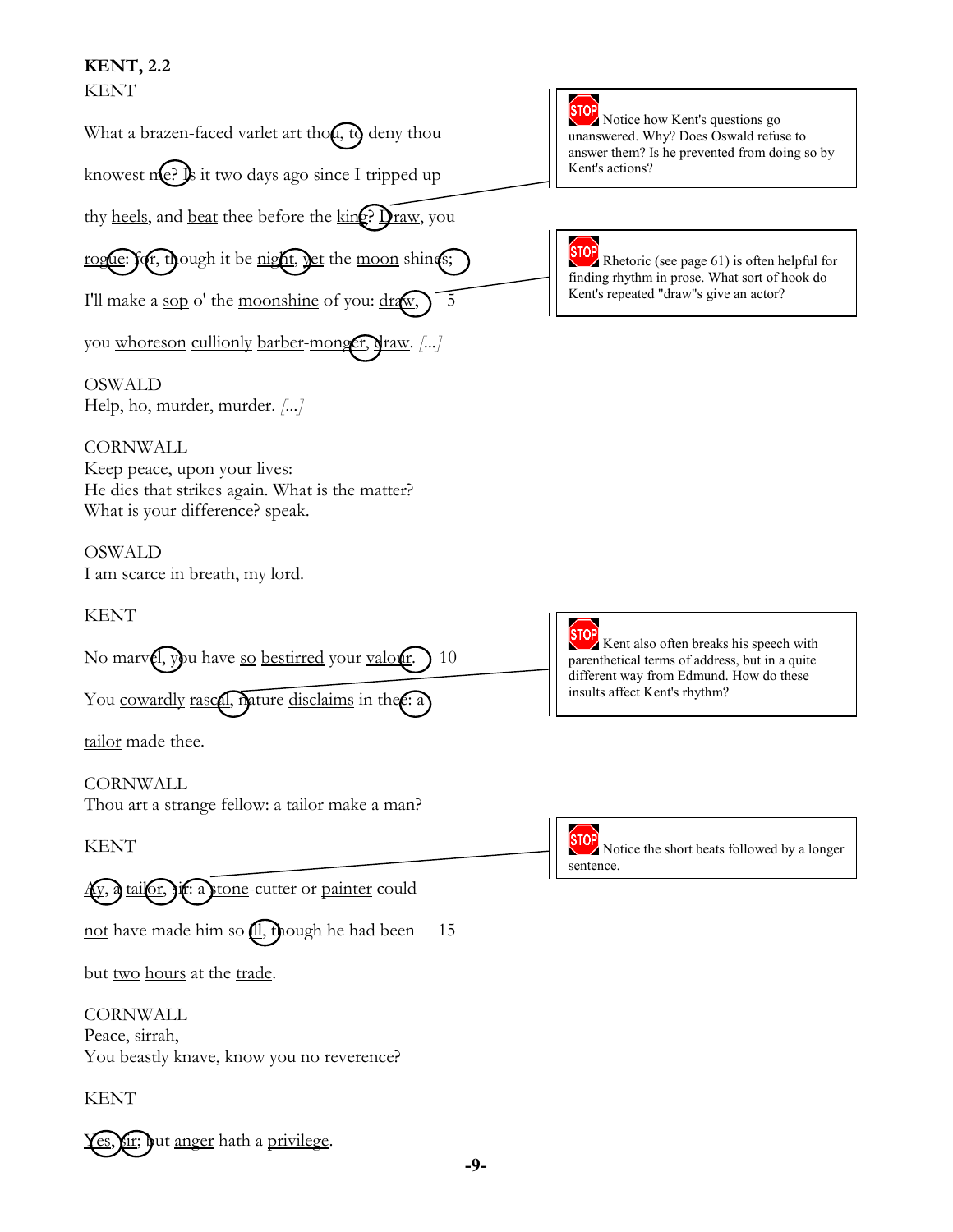**CORNWALL** 

Why art thou angry? 20

# KENT

 **˘ ' ˘ ' ˘ ' ˘ ' ˘ '** That such | a slave | as this | should wear | a sword, **˘ ' ˘ ' ˘ ' ˘ ' ˘ ' ˘ '** Who wears  $|$  no hon $|$ esty.  $|$  Such smi $|$  ling rogues  $|$  as these,

**˘ ' ˘ ' ˘ ' ˘ ' ˘ '**

Like rats,  $\vert$  oft bite  $\vert$  the hol $\vert y$  cords  $\vert$  a-twain

**<u>▽ ' ' ' ' ' ' ' ' ' ' '** ' '</u> Which are too | intrinse | t' unloose; | | smooth ev|ery passion **˘ ' ˘ ' ˘ ' ˘ ' ˘ '**

That in  $\vert$  the na $\vert$  tures of  $\vert$  their lords  $\vert$  rebel;  $\_25$ 

 **˘ ' ˘ ' ' ˘ ˘ ' ˘ '** Bring oil  $\vert$  to fire,  $\vert$  snow to  $\vert$  their cold  $\vert$  er moods;

 **˘ ' ˘ ' ˘ ' ˘ ' ˘ '** Renege,  $\vert$  affirm,  $\vert$  and turn  $\vert$  their hal $\vert$  cyon beaks

 **˘ ' ˘ ' ˘ ' ˘ ' ˘ ' ˘** With ev|ery gale | and var|y of | their masters,

 **˘ ' ˘ ' ˘ ' ˘ '** Knowing nought, | like dogs, | but foll|owing.

**˘ ' ˘ ' ˘ ' ˘ ' ˘ ' ˘**

A plague | upon | your ep|ilep|tic visage; 30 **' ˘ ˘ ' ˘ ' ˘ ' ˘ '**

Smile you | my speech|es, as | I were | a fool?  **' ˘ ˘ ' ˘ ' ˘ ' ˘ '**

Goose, if | I had | you up|on Sar|um plain, **˘ ' ˘ ' ˘ ' ˘ ' ˘ '**

I'ld drive | ye cack|ling home | to Cam|elot.

### **CORNWALL**

Why, art thou mad, old fellow?

#### GLOUCESTER



## **STOP**

Why does Kent suddenly break into verse? Notice that Cornwall questions him several times before he gives this answer. Is it more true than his previous statements? More heartfelt?

**STOP** Could this second foot be a spondee? If so, would the first foot need to turn into a pyrrhic?



**STOP** Notice that this line is an alexandrine. Why might Kent go on longer than is typical?

# **STOP**

 $\sum$  Is it possible that Kent's disguise is slipping here? Does anyone on-stage suspect something or seem to start to recognize him?

### **STOP**

Notice this mid-line trochee. Does it call attention to the fire-snow contrast?

# **STOP**

This line is a foot short. Is there any different way to scan it?

**STOP** What exactly does Oswald do to incur Kent's wrath at this moment?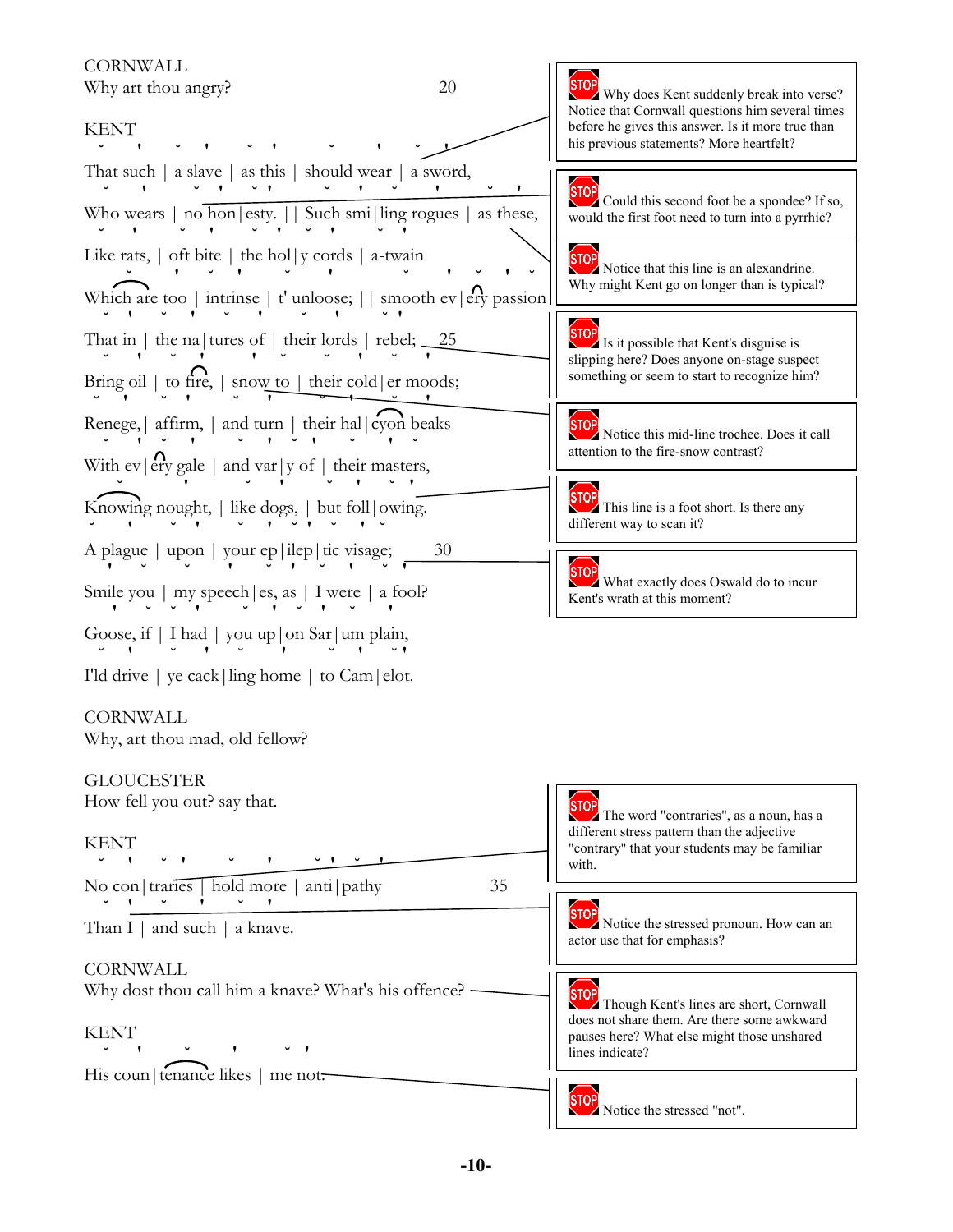### **LEAR, 3.6**

| ---------<br>KING LEAR                                                                                                                                                            |    | <b>STOP</b><br>Lear begins this segment of his madness in<br>verse. Ask your students: Does this seem<br>appropriate? Does his madness come from the<br>heart or the head? Or, is he, even in madness,                                        |  |
|-----------------------------------------------------------------------------------------------------------------------------------------------------------------------------------|----|-----------------------------------------------------------------------------------------------------------------------------------------------------------------------------------------------------------------------------------------------|--|
| It shall   be done;     I will   arraign   them straight.                                                                                                                         |    |                                                                                                                                                                                                                                               |  |
| Come, sit $ $ thou here, $ $ most learn $ $ ed just $ $ icer;                                                                                                                     |    | trying to regain his dignity and formality? (See<br>page 153 for more).                                                                                                                                                                       |  |
| Thou, sap   ient sir,   sit here. $  $ Now, you   she foxes— []                                                                                                                   |    | <b>STOP</b>                                                                                                                                                                                                                                   |  |
| KENT<br>How do you, sir? Stand you not so amazed:<br>Will you lie down and rest upon the cushions?                                                                                | 5  | Notice the stressed on "here" and on other<br>direction words in this and his next speech. What<br>sort of physical clues do those words give? To<br>whom (or what) is Lear speaking? Kent and<br>Edgar? Inanimate objects? Audience members? |  |
| KING LEAR                                                                                                                                                                         |    | <b>STOP</b>                                                                                                                                                                                                                                   |  |
| I'll see   their tri al first.     Bring in   the ev idence.                                                                                                                      |    | Does the fourth foot have to be a trochee?<br>It certainly can be, particularly with the strong<br>verb "bring" following the caesura, but try the                                                                                            |  |
| Thou rob $ ed$ man $ $ of just $ ice$ , take $ $ thy place;                                                                                                                       |    | iamb, too. What changes when you place the<br>emphasis on "in"?                                                                                                                                                                               |  |
| And thou, $\vert$ his yoke $\vert$ -fellow $\vert$ of eq $\vert$ uity,                                                                                                            |    |                                                                                                                                                                                                                                               |  |
| Bench by $ $ his side: $ $ you are $ $ o' the $ $ commission,                                                                                                                     |    | <b>STOP</b>                                                                                                                                                                                                                                   |  |
| Sit you   too. -                                                                                                                                                                  |    | Who is this stressed "you"? Edgar, who<br>speaks next? Kent? The Fool? Lear himself? An<br>audience member?                                                                                                                                   |  |
| EDGAR<br>Let us deal justly.<br>Sleepest or wakest thou, jolly shepherd?<br>Thy sheep be in the corn;<br>And for one blast of thy minikin mouth,<br>Thy sheep shall take no harm. | 10 |                                                                                                                                                                                                                                               |  |
| Pur! the cat is gray.                                                                                                                                                             | 15 |                                                                                                                                                                                                                                               |  |
| KING LEAR<br><u>Arraign</u> her <u>first;</u> Jis <u>Gone<b>f</b>il</u> . Ihere take my <u>oath</u>                                                                               |    | <b>STOP</b><br>Lear lapses into prose here. What might<br>the reason for the shift be?                                                                                                                                                        |  |
| before this honourable assembly, she kicked the                                                                                                                                   |    |                                                                                                                                                                                                                                               |  |
| poor <u>kin</u> g her <u>father</u> .                                                                                                                                             |    |                                                                                                                                                                                                                                               |  |
| FOOL<br>Come hither, mistress. Is your name Goneril?                                                                                                                              |    |                                                                                                                                                                                                                                               |  |
| KING LEAR                                                                                                                                                                         |    |                                                                                                                                                                                                                                               |  |
| She <u>cannot</u> deny it.                                                                                                                                                        | 20 | The Fool may be giving us an important<br>clue about what Lear has designated as "Goneril"<br>- a stool, perhaps one taken from an on-stage                                                                                                   |  |
| FOOL<br>Cry you mercy, I took you for a joint-stool.                                                                                                                              |    | gallant.                                                                                                                                                                                                                                      |  |
|                                                                                                                                                                                   |    |                                                                                                                                                                                                                                               |  |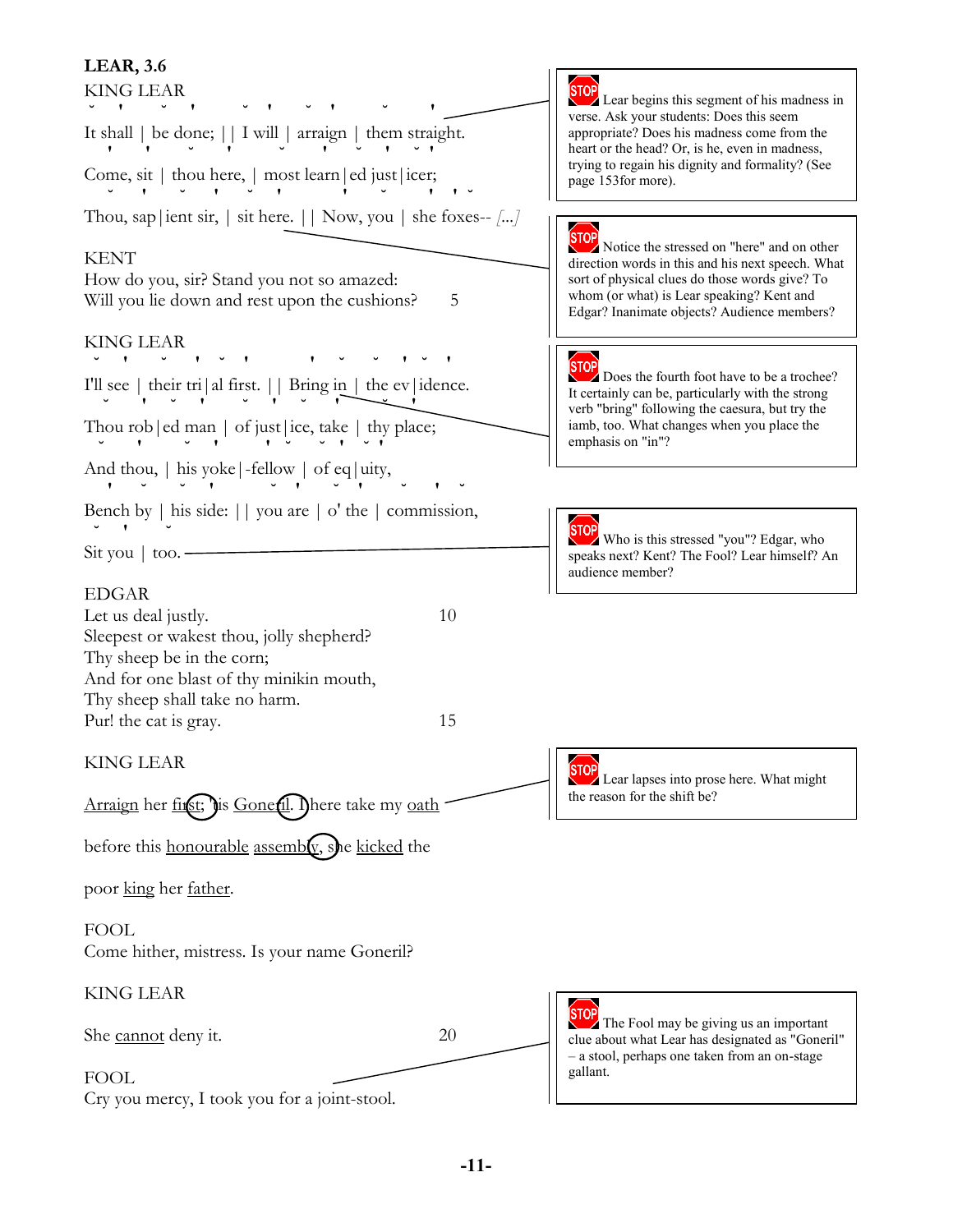#### KING LEAR

↑ **∪ ↑ ↑ ∪ ∪ ↑ ↑ ↑ ↑ ↑** And here's |anoth|er, whose | warp'd looks | proclaim **˘ ' ˘ ' ˘ ' ˘ ' ˘ '** What store | her heart | is made | on. || Stop | her there, **' ' ' ' ˘ ' ˘ ' ˘ '** Arms, arms, | sword, fire, | corrupt|tion in | the place,  **' ' ˘ ' ˘ ' ˘ ' ˘ '** False just licer,  $|$  why hast  $|$  thou let  $|$  her scape  $25$ 

#### **KENT**

O pity sir, where is the patience now, That thou so oft have boasted to retain? *[...]*

#### KING LEAR

The little <u>dogs</u> and **all**, **Tray**, **Blanch** 

and Sweet-heart, Sec, they bark at me.

#### EDGAR

Tom will throw his head at them. Avaunt,  $30$ you curs. *[...]* Tom will make them weep and wail: For, with throwing thus my head, dogs leap the hatch, and all are fled, loudla doodla, come, march to wakes and fairs and market-towns. Poor Tom, thy horn is dry. 35

### KING LEAR

Then let them anatomize Regan; see what breeds

about her heart. Is there any cause in nature that

makes these hard hearts?  $\chi_{0}$ ,  $\chi_{r}$ , I entertain for

one of my hundred; only I do not like the fashion

of your garments: you will say they are Persian 40

attine: but let them be changed.

#### **KENT**

Now, good my lord, lie here and rest awhile.

#### KING LEAR

Make no noise, make no noise; draw the curtains:

5,  $\mathcal{S}_{1}, \mathcal{S}_{2}, \mathcal{S}_{3}$  we'll go to supper i' he morning.



**STOP** Lear has switched back to verse. Why?

# **STOP**

The heaviness of the consonants and vowels in "warp'd looks" suggests a pyrrhicspondee combination here.

**STOP** Do these stress-heavy lines suggest a change in Lear's demeanour? What physical or vocal choices might an actor use to show that shift?

### **STOP**

In this line that is more or less nonsense, Lear switches back to prose. Why?

# **STOP**

Lear remains in prose here. Compare the length of his thoughts in both the verse and the prose. Where are the thoughts longer and where are they shorter? What sort of effect do the shorter, choppier thoughts have? What sort of a clue might they provide an actor for motion?

**STOP** Again, to whom is Lear speaking? What is the effect in this scene of engaging the audience? Does it cause some inappropriate humor? Some awkward laughter? Or could it be frightening?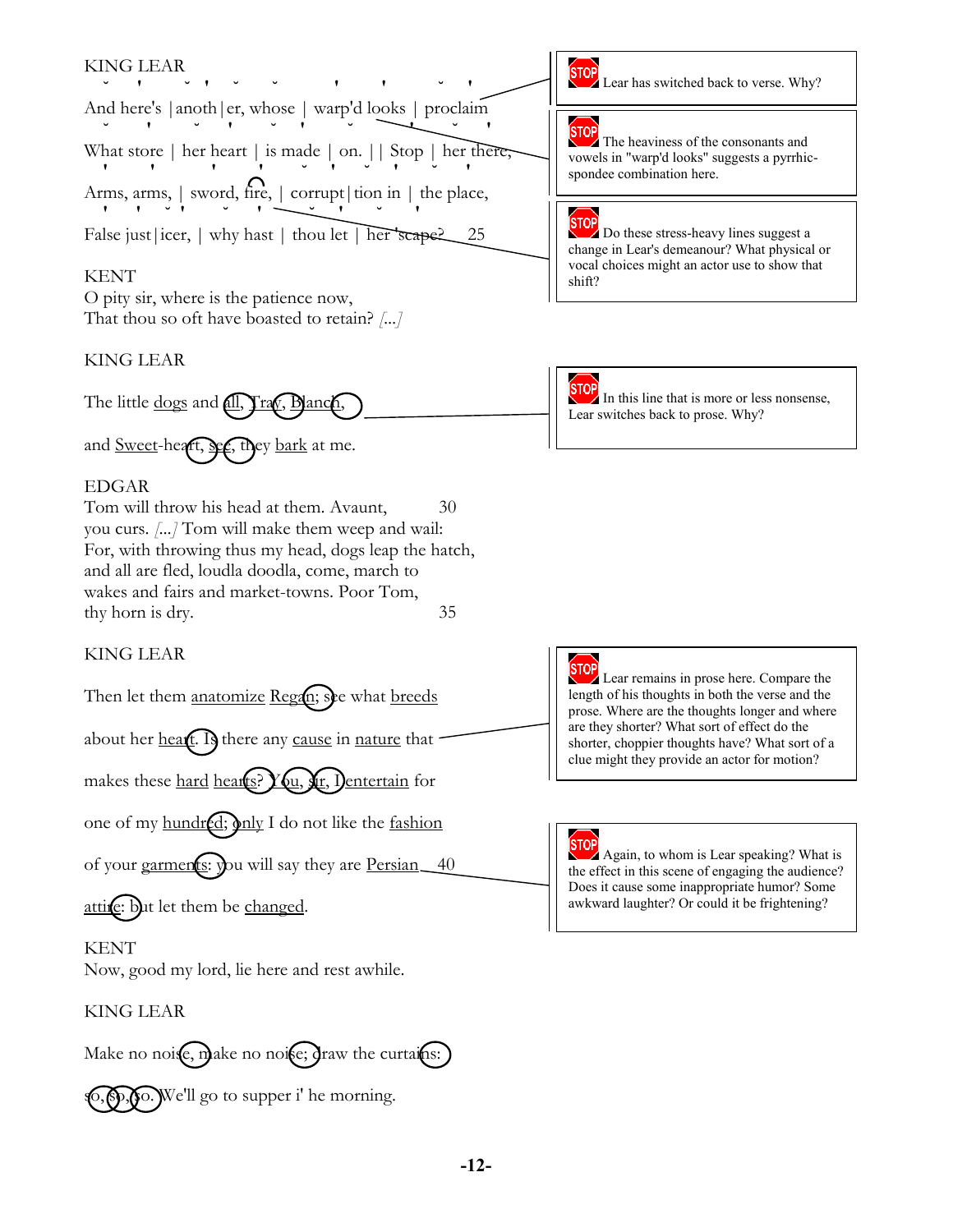### **LEAR, 4.6** KING LEAR



**GLOUCESTER** I know that voice.

#### KING LEAR

Ha! Goneril, with a white beard? They flattered 10 me like a d $\sqrt{\gamma}$  and told me I had white hairs in my beard ere the black ones were there. To say 'ay' and 'no' to every thing that I sai $\left( -\frac{1}{2}y' \right)$  and 'no' too was no good divinity. When the rain came to wet me once, and the wind to make me chatter; when  $15$ the thunder would not peace at my bidding; there I found 'em, there I smelt 'em out. Go  $\epsilon$ , they are not men o' their words: they told me I was every thing;  $\theta$ s a le, Dam not ague-proof. GLOUCESTER

The trick of that voice I do well remember: 20 Is 't not the king?

KING LEAR **˘ ' ˘ ' ˘ '**

Ay,  $ev$  | ery inch | a king:



Lear is in prose again at the start of his actions in this scene. His thoughts have become even shorter and choppier. What might that indicate to an actor?

A read-around (page 22), changing speakers at every punctuation mark, will help your students hear the choppiness of his thoughts.



Ask your student-actor what he wants to do with this odd noise. Is it a hacking cough? A sneeze? A howl? A whoop?



Gloucester speaking in verse seems to trigger Lear to do the same. What character reason might there be for this? Does seeing Gloucester make him remember himself somewhat? Is he responding to Gloucester's formality?